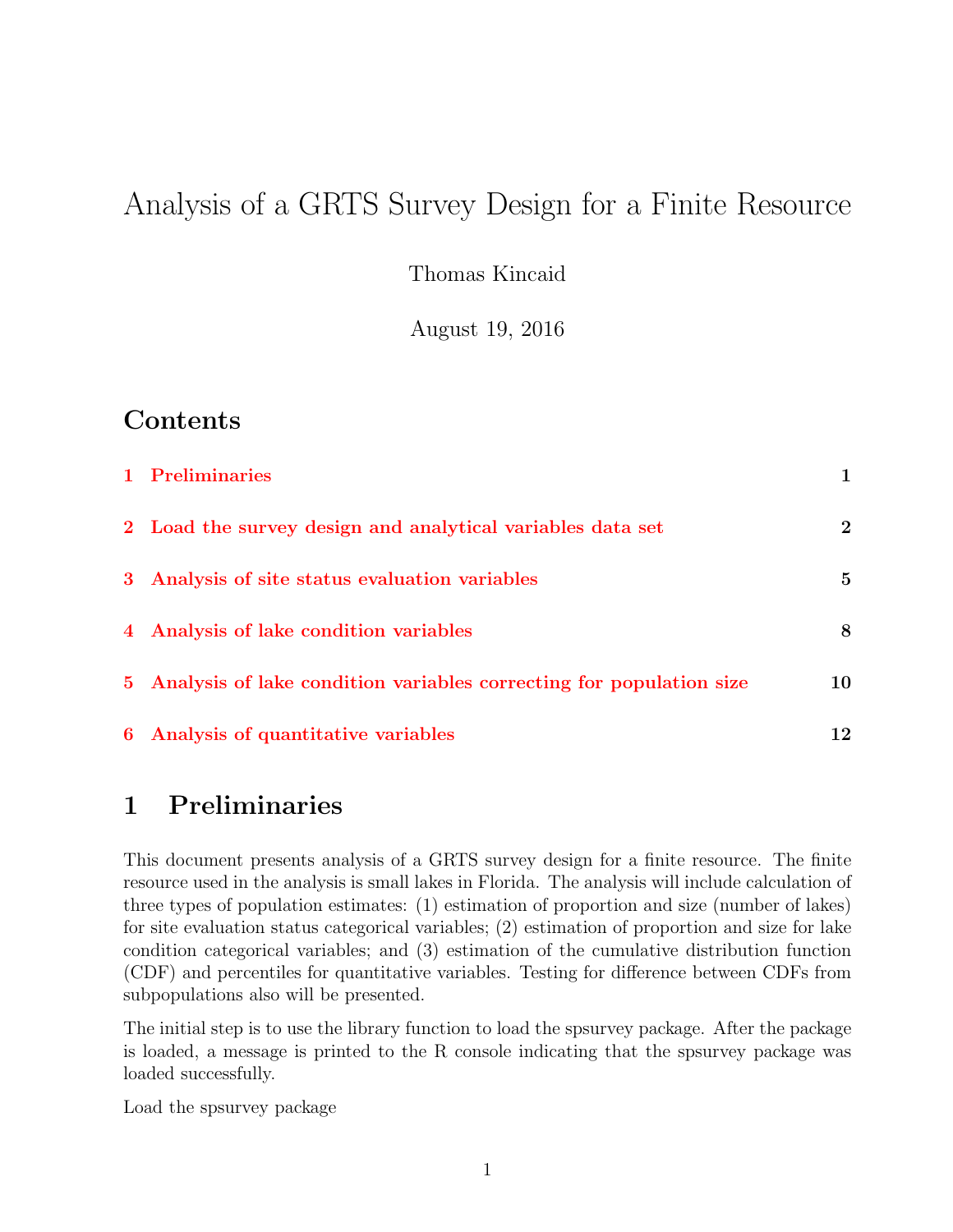```
> # Load the spsurvey package
> library(spsurvey)
>
```
Version 3.3 of the spsurvey package was loaded successfully.

# <span id="page-1-0"></span>2 Load the survey design and analytical variables data set

The original Florida small lakes data file contains more than 3,800 records and 29 basins. To produce a more manageable number of records, only six basins were retained in the data that will be analyzed, which produced a file containing 930 records.

The next step is to load the data set, which includes both survey design variables and analytical variables. The data function is used to load the data set and assign it to a data frame named FL lakes. The nrow function is used to determine the number of rows in the FL lakes data frame, and the resulting value is assigned to an object named nr. Finally, the initial six lines and the final six lines in the FL lakes data frame are printed using the head and tail functions, respectively.

Load the survey design and analytical variables data set

```
> # Load the data set and determine the number of rows in the data frame
> data(FL_lakes)
> nr <- nrow(FL_lakes)
>
```
Display the initial six lines in the data file.

```
> # Display the initial six lines in the data file
> head(FL_lakes)
```

```
siteID xcoord ycoord wgt Basin   Status   TNT
1 FLW03414-0014 8635535 12860896 5.369048 NWFWMD-1 Sampled Target
2 FLW03414-0046 8636136 12886783 5.369048 NWFWMD-1 Physical_Barrier Target
3 FLW03414-0062 8617834 12869126 5.369048 NWFWMD-1 NonTarget NonTarget
4 FLW03414-0078 8673500 12883071 5.369048 NWFWMD-1 Physical_Barrier Target
5 FLW03414-0086 8631884 12816428 5.369048 NWFWMD-1 NonTarget NonTarget
6 FLW03414-0118 8607699 12856644 5.369048 NWFWMD-1 NonTarget NonTarget
 pH_Cat Coliform_Cat Oxygen Turbidity
1 (0,6] (0,5] 9.9 0.4
2 <NA> <NA> NA NA
```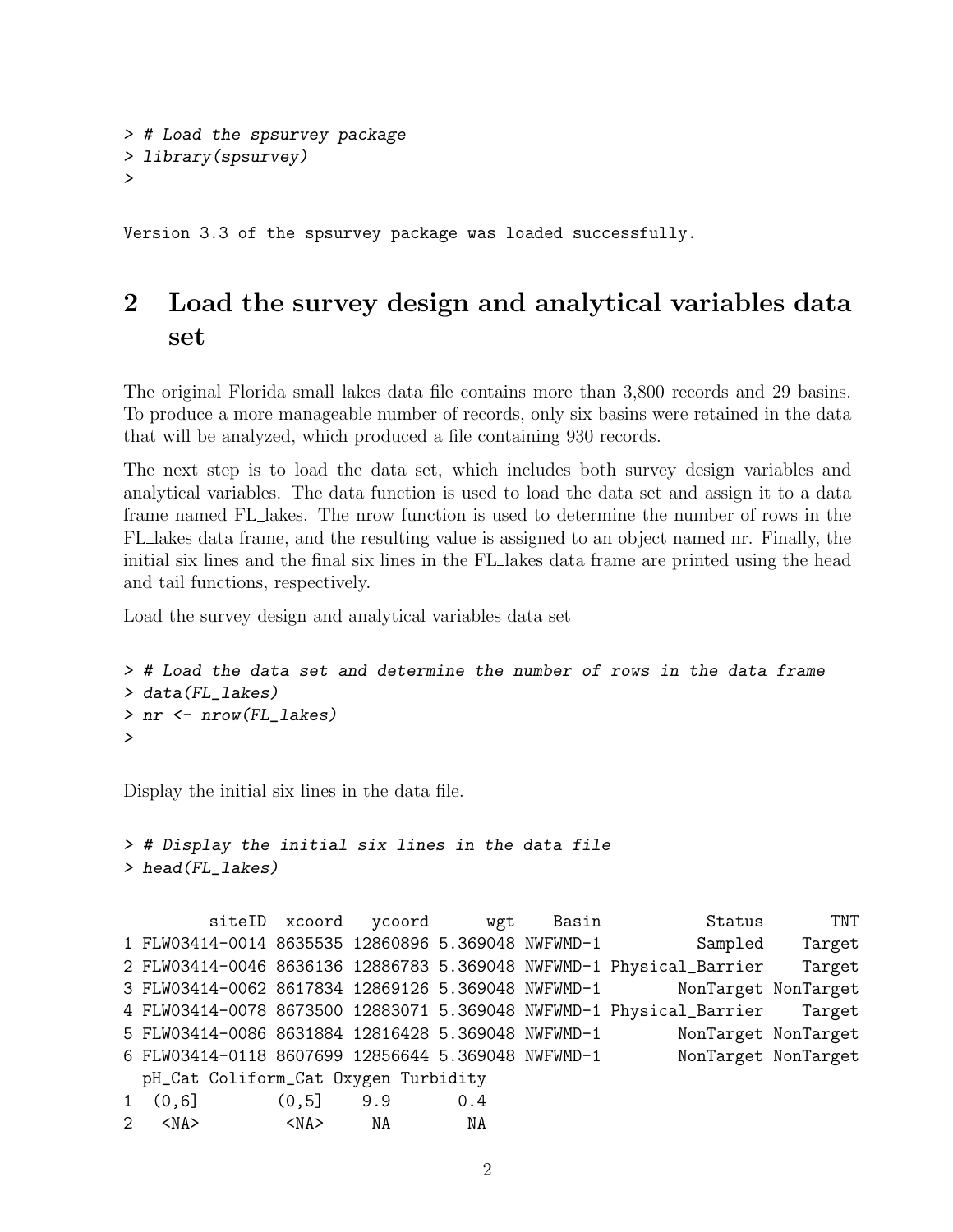| 3  | $<$ NA $>$ | $<$ NA $>$ | ΝA | ΝA |
|----|------------|------------|----|----|
| 4  | $<$ NA $>$ | $<$ NA $>$ | ΝA | ΝA |
| -5 | $<$ NA $>$ | $<$ NA $>$ | ΝA | ΝA |
| 6  | $<$ NA $>$ | $<$ NA $>$ | ΝA | ΝA |

Display the final six lines in the data file.

```
> # Display the final six lines in the data file
> tail(FL_lakes)
```

|     |                                                     | siteID xcoord | ycoord | wgt | Basin | Status                                                               | TNT    |
|-----|-----------------------------------------------------|---------------|--------|-----|-------|----------------------------------------------------------------------|--------|
|     | 925 FLW03414-3878 8880656 12694963 4.80791 SWFWMD-4 |               |        |     |       | Dry                                                                  | Target |
|     | 926 FLW03414-3886 8892406 12732977 4.80791 SWFWMD-4 |               |        |     |       | Sampled                                                              | Target |
|     | 927 FLW03414-3894 8836528 12723056 4.80791 SWFWMD-4 |               |        |     |       | Dry                                                                  | Target |
|     |                                                     |               |        |     |       | 928 FLW03414-3918 8923107 12725502 4.80791 SWFWMD-4 Landowner Denial | Target |
|     | 929 FLW03414-3926 8861298 12715824 4.80791 SWFWMD-4 |               |        |     |       | Dry                                                                  | Target |
|     | 930 FLW03414-3950 8888601 12715641 4.80791 SWFWMD-4 |               |        |     |       | NonTarget NonTarget                                                  |        |
|     | pH_Cat Coliform_Cat Oxygen Turbidity                |               |        |     |       |                                                                      |        |
| 925 | $<$ NA $>$                                          | $<$ NA $>$    | NA     | NA  |       |                                                                      |        |
| 926 | (6, 8]                                              | (5, 50]       | 1.98   | 8.2 |       |                                                                      |        |
| 927 | $<$ NA $>$                                          | $<$ NA $>$    | NA     | NA  |       |                                                                      |        |
| 928 | $<$ NA $>$                                          | $<$ NA $>$    | NA     | NA  |       |                                                                      |        |
| 929 | $<$ NA $>$                                          | $<$ NA $>$    | NA     | NA  |       |                                                                      |        |
| 930 | $<$ NA $>$                                          | $<$ NA $>$    | NA     | NA  |       |                                                                      |        |
|     |                                                     |               |        |     |       |                                                                      |        |

*>*

The sample of small lakes in Florida is displayed in Figure [1.](#page-3-0) The sample sites for each basin are displayed using a unique color.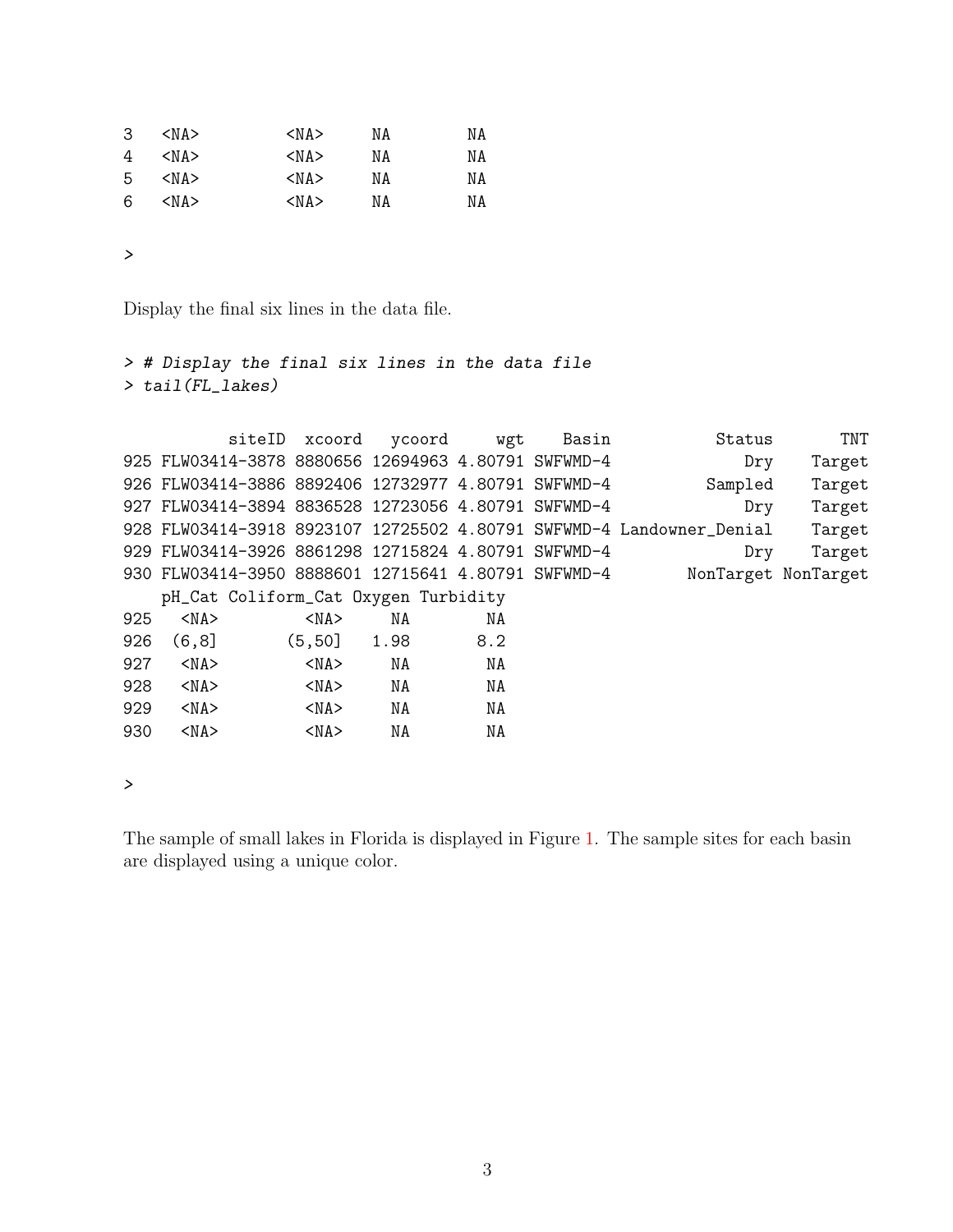

Florida Small Lake Sites Color-Coded by Basin

<span id="page-3-0"></span>Figure 1: Location of small lake sample sites in Florida color-coded by basin.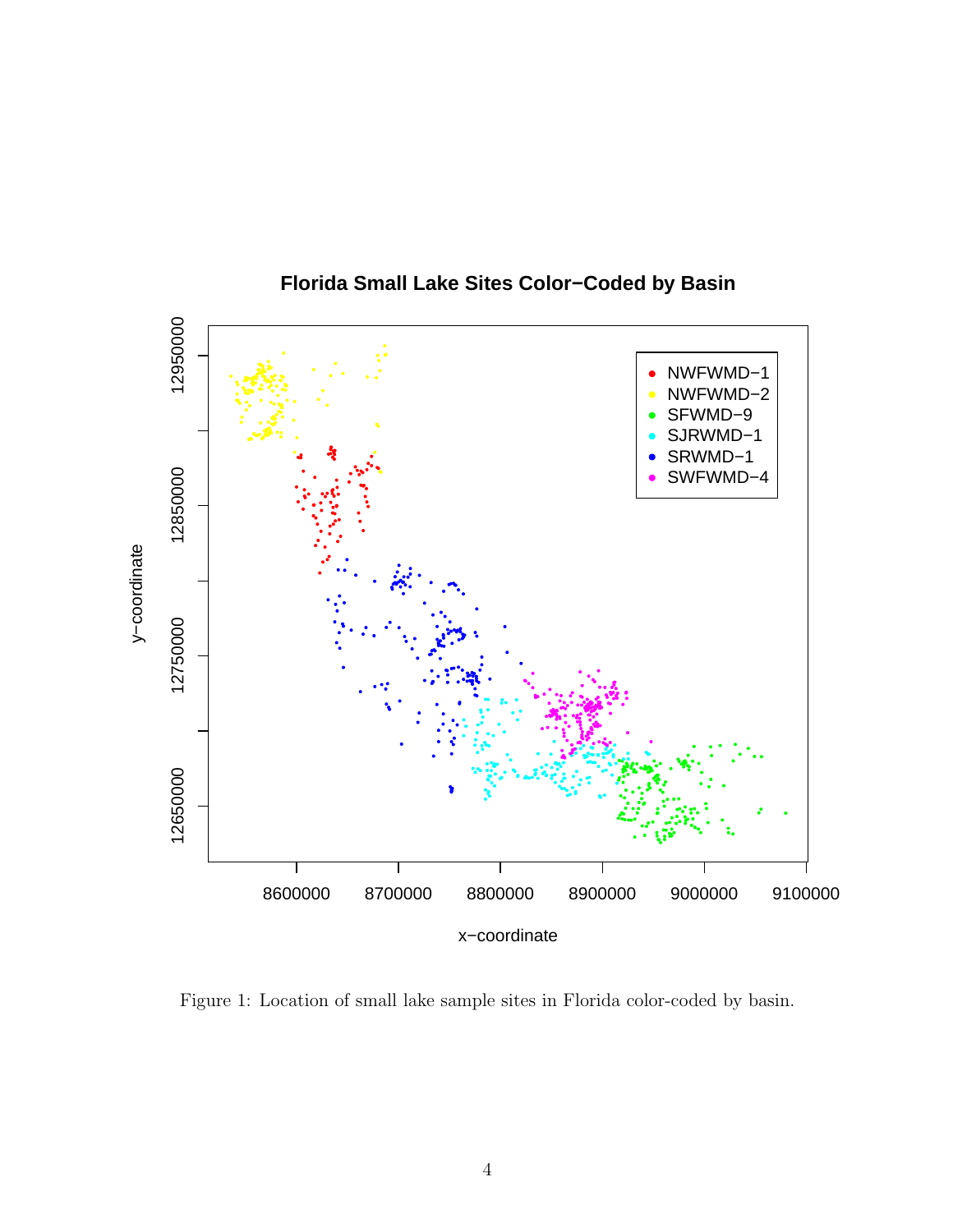## <span id="page-4-0"></span>3 Analysis of site status evaluation variables

The first analysis that will be examined is calculation of extent estimates for site status evaluation variables. Extent is measured both by the proportion of the resource in status evaluation categories and by size of the resource in each category. For a finite resource like lakes, size refers to the number of lakes in a category. For calculating extent estimates (and for all of the analyses we will consider), the survey design weights are incorporated into the calculation process. Weights used in the analyses were modified from the original survey design weights to ensure that the weights sum to the known size of the resource. Further information regarding weight adjustment is provided in the help page for the adjwgt (weight adjustment) function. Two site status variables will be examined: (1) status, which classifies lakes into six evaluation categories and (2) TNT, which classifies lakes as either "Target" or "NonTarget". The table and addmargins functions are used to create tables displaying the count for each code (level) of the two status variables.

#### > addmargins(table(FL\_lakes\$Status))

A table displaying the number of values for each level of the status variable follows:

| Dry                    | Landowner_Denial | NonTarget |
|------------------------|------------------|-----------|
| 223                    | 119              | 317       |
| Otherwise_Unsampleable | Physical_Barrier | Sampled   |
|                        | 99               | 171       |
| Sum                    |                  |           |
| 930                    |                  |           |

> addmargins(table(FL\_lakes\$TNT))

A table displaying the number of values for each level of the TNT variable follows:

| NonTarget | Target | Sum |
|-----------|--------|-----|
| 317       | 613    | 930 |

The cat.analysis function in the spsurvey package will be used to calculate extent estimates. Four data frames constitute the primary input to the cat.analysis function. The first column (variable) in the four data frames provides the unique identifier (site ID) for each sample site and is used to connect records among the data frames. The siteID variable in the FL lakes data frame is assigned to the siteID variable in the data frames. The four data frames that will be created are named as follows: sites, subpop, design, and data.cat. The sites data frame identifies sites to use in the analysis and contains two variables: (1) siteID - site ID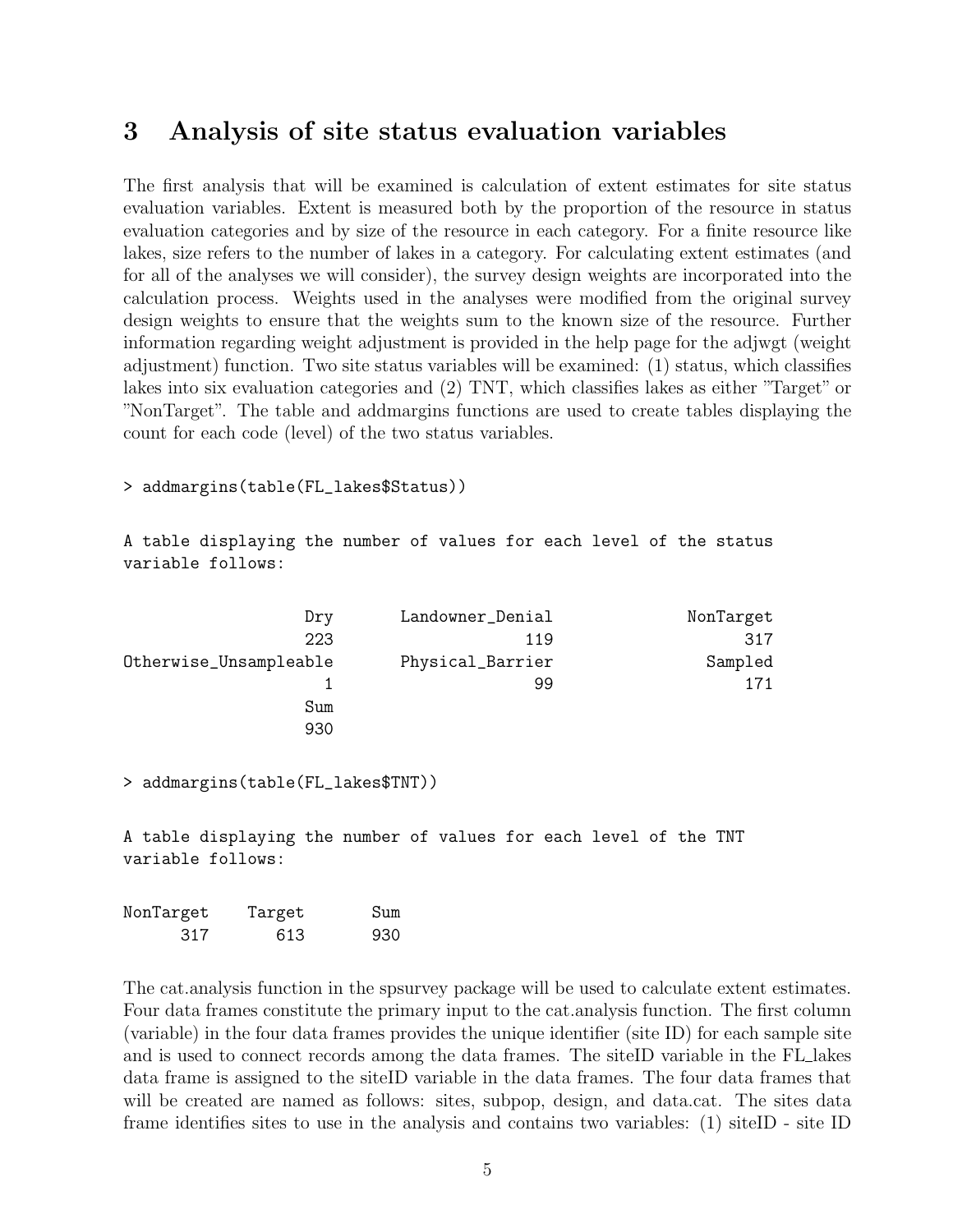values and (2) Use - a logical vector indicating which sites to use in the analysis. The rep (repeat) function is used to assign the value TRUE to each element of the Use variable. Recall that nr is an object containing the number of rows in the FL lakes data frame. The subpop data frame defines populations and, optionally, subpopulations for which estimates are desired. Unlike the sites and design data frames, the subpop data frame can contain an arbitrary number of columns. The first variable in the subpop data frame identifies site ID values and each subsequent variable identifies a type of population, where the variable name is used to identify type. A type variable identifies each site with a character value. If the number of unique values for a type variable is greater than one, then the set of values represent subpopulations of that type. When a type variable consists of a single unique value, then the type does not contain subpopulations. For this analysis, the subpop data frame contains three variables: (1) siteID - site ID values, (2) CombinedBasins - which will be used to calculate estimates for all of the basins combined, and (3) Basin - which will be used to calculate estimates for each basin individually. The basin variable in the FL lakes data frame is assigned to the Basin variable in the subpop data frame. The design data frame consists of survey design variables. For the analysis under consideration, the design data frame contains the following variables: (1) siteID - site ID values; (2) wgt - final, adjusted, survey design weights; (3) xcoord - x-coordinates for location; and (4) ycoord - y-coordinates for location. The wgt, xcoord, and ycoord variables in the design data frame are assigned values using variables with the same names in the FL lakes data frame. Like the subpop data frame, the data.cat data frame can contain an arbitrary number of columns. The first variable in the data.cat data frame identifies site ID values and each subsequent variable identifies a response variable. The two response variables are Status and Target\_NonTarget, which are assigned the status and TNT variables, respectively, in the FL lakes data frame. Missing data (NA) is allowed for the response variables, which are the only variables in the input data frames for which NA values are allowed.

Create the sites data frame.

```
> sites <- data.frame(siteID=FL_lakes$siteID,
+ Use=rep(TRUE, nr))
```
Create the subpop data frame.

> subpop <- data.frame(siteID=FL\_lakes\$siteID, + CombinedBasins=rep("All Basins", nr), + Basin=FL\_lakes\$Basin)

Create the design data frame.

|        |  | > design <- data.frame(siteID=FL_lakes\$siteID, |
|--------|--|-------------------------------------------------|
| $\div$ |  | wgt=FL_lakes\$wgt,                              |
| $\div$ |  | xcoord=FL_lakes\$xcoord,                        |
| $\div$ |  | ycoord=FL_lakes\$ycoord)                        |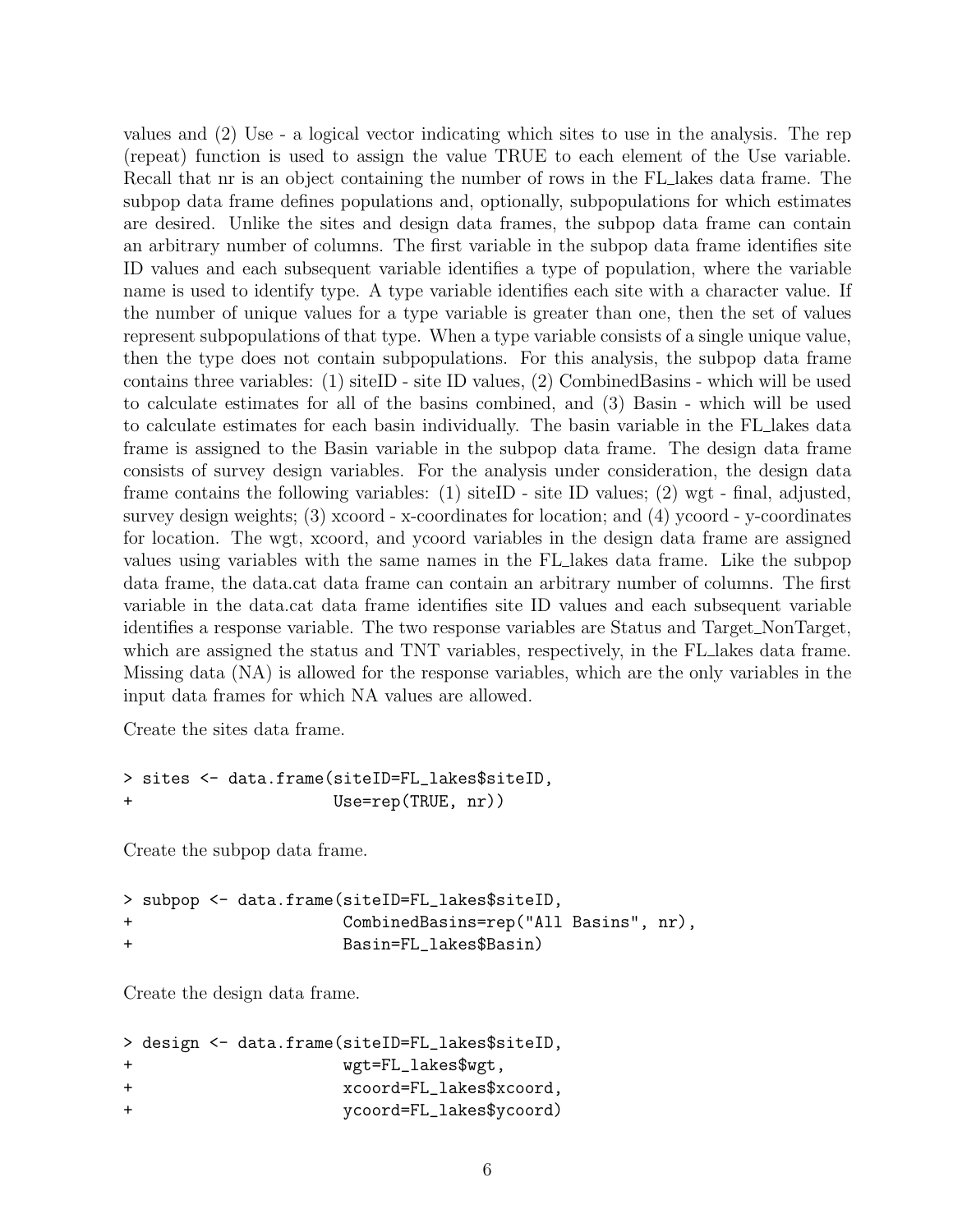Create the data.cat data frame.

```
> data.cat <- data.frame(siteID=FL_lakes$siteID,
                     Status=FL_lakes$Status,
+ Target_NonTarget=FL_lakes$TNT)
```
Use the cat.analysis function to calculate extent estimates for the site status evaluation variables.

```
> # Calculate extent estimates for the site status evaluation variables
> Extent_Estimates <- cat.analysis(sites, subpop, design, data.cat)
>
```
The extent estimates for all basins combined are displayed using the print function. The object produced by cat.analysis is a data frame containing thirteen columns. The first five columns identify the population (Type), subpopulation (Subpopulation), response variable (Indicator), levels of the response variable (Category), and number of values in a category (NResp). A category labeled "Total" is included for each combination of population, subpopulation, and response variable. The next four columns in the data frame provide results for the proportion estimates: the proportion estimate (Estimate.P), standard error of the estimate (StdError.P), lower confidence bound (LCB95Pct.P), and upper confidence bound (UCB95Pct.P). Argument conf for cat.analysis allows control of the confidence bound level. The default value for conf is 95, hence the column names for confidence bounds contain the value 95. Supplying a different value to the conf argument will be reflected in the confidence bound names. Confidence bounds are obtained using the standard error and the Normal distribution multiplier corresponding to the confidence level. The final four columns in the data frame provide results for the size (units) estimates: the units estimate (Estimate.U), standard error of the estimate (StdError.U), lower confidence bound (LCB95Pct.U), and upper confidence bound (UCB95Pct.U). Note that the size estimate for the Total category will be equal to the sum of the survey design weights.

```
> # Print the extent estimates for all basins combined
> print(Extent_Estimates[c(1:7, 45:47),])
```

|                 |                   | Type Subpopulation | Indicator                   | Category                      | NResp |
|-----------------|-------------------|--------------------|-----------------------------|-------------------------------|-------|
| $\mathbf{1}$    | CombinedBasins    | All Basins         | Status                      | Dry                           | 223   |
| 2               | CombinedBasins    | All Basins         | Status                      | Landowner_Denial              | 119   |
| $\mathcal{S}$   | CombinedBasins    | All Basins         | Status                      | NonTarget                     | 317   |
|                 | 4 CombinedBasins  | All Basins         |                             | Status Otherwise_Unsampleable | -1    |
|                 | 5 CombinedBasins  | All Basins         | Status                      | Physical_Barrier              | 99    |
| 6               | CombinedBasins    | All Basins         | Status                      | Sampled                       | 171   |
| $7\phantom{.0}$ | CombinedBasins    | All Basins         | Status                      | Total                         | 930   |
|                 | 45 CombinedBasins |                    | All Basins Target_NonTarget | NonTarget                     | 317   |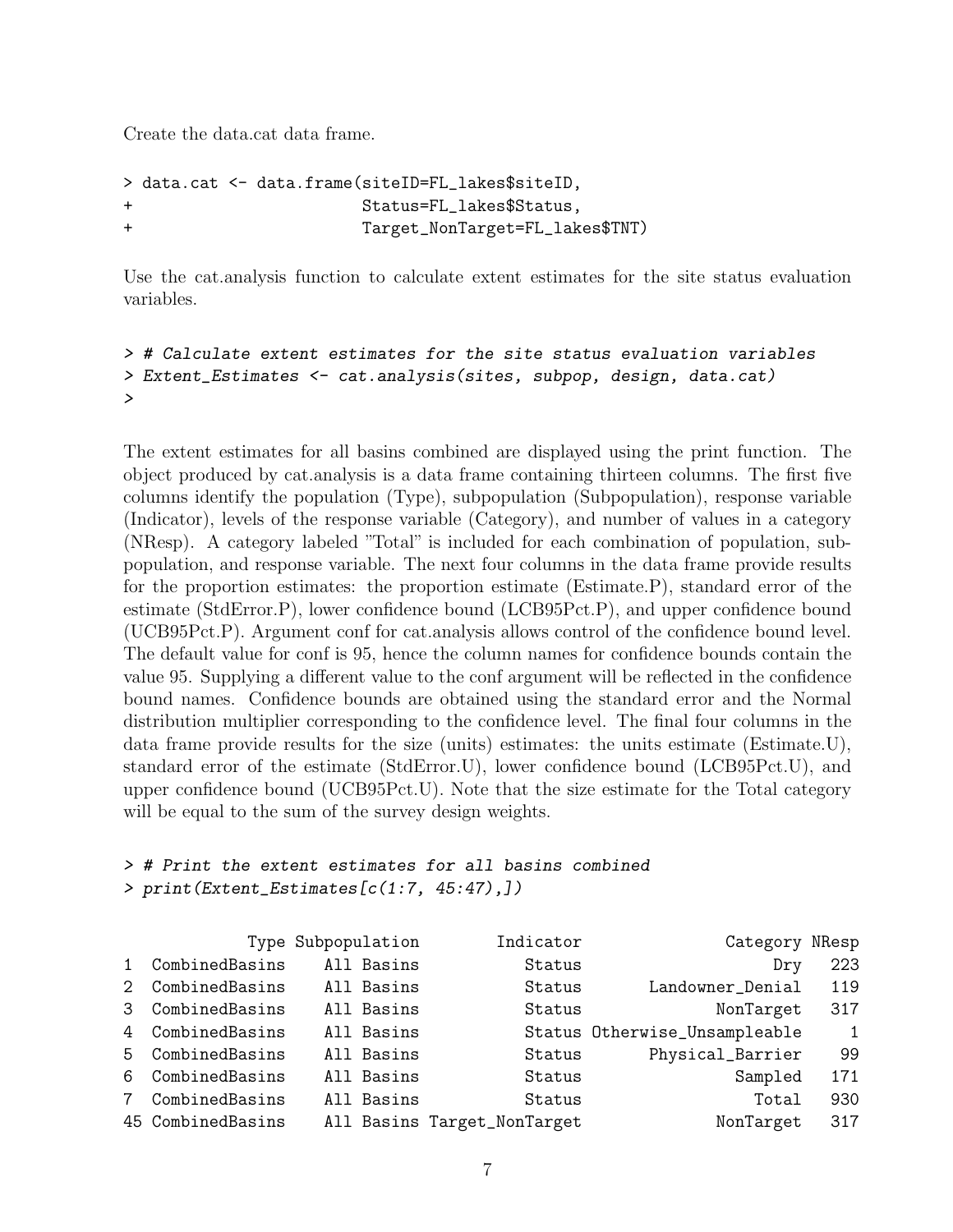```
46 CombinedBasins  All Basins Target_NonTarget  Target  613
47 CombinedBasins  All Basins Target_NonTarget \qquad \qquadTotal 930
    Estimate.P StdError.P LCB95Pct.P UCB95Pct.P Estimate.U StdError.U
1 23.01117939 0.97789814 21.094534 24.9278245 1184.155291 50.188531
2 13.32737468 0.99049216 11.386046 15.2687037 685.826701 50.967147
3 36.91250997 1.15995817 34.639034 39.1859862 1899.517763 60.260564
4 0.09422536 0.08497475 0.000000 0.2607728 4.848837 4.372792
5 8.47917794 0.71507723 7.077652 9.8807036 436.338497 36.766620
6 18.17553265 1.03356643 16.149780 20.2012856 935.312910 53.169549
7 100.00000000 0.00000000 100.000000 100.0000000 5146.000000 9.275053
45 36.91250997 1.15995817 34.639034 39.1859862 1899.517763 60.260564
46 63.08749003 1.15995817 60.814014 65.3609663 3246.482237 59.166424
47 100.00000000 0.00000000 100.000000 100.0000000 5146.000000 9.275053
  LCB95Pct.U UCB95Pct.U
1 1085.7876 1282.52300
2 585.9329 785.72047
3 1781.4092 2017.62630
4 0.0000 13.41935
5 364.2772 508.39975
6 831.1025 1039.52331
7 5127.8212 5164.17877
45 1781.4092 2017.62630
46 3130.5182 3362.44630
47 5127.8212 5164.17877
```
The write.csv function is used to store the extent estimates as a comma-separated value (csv) file. Files in csv format can be read by programs such as Microsoft Excel.

> write.csv(Extent\_Estimates, file="Extent\_Estimates.csv")

## <span id="page-7-0"></span>4 Analysis of lake condition variables

The second analysis that will be examined is estimating resource proportion and size for lake condition variables. Two lake condition variables will be examined: (1) pH\_cat, which classifies lakes by categories of pH value and (2) coliform cat, which classifies lakes by categories of fecal coliform count. The table and addmargins functions are used to create tables displaying the count for each level of the two lake condition variables.

```
> addmargins(table(FL_lakes$pH_Cat))
```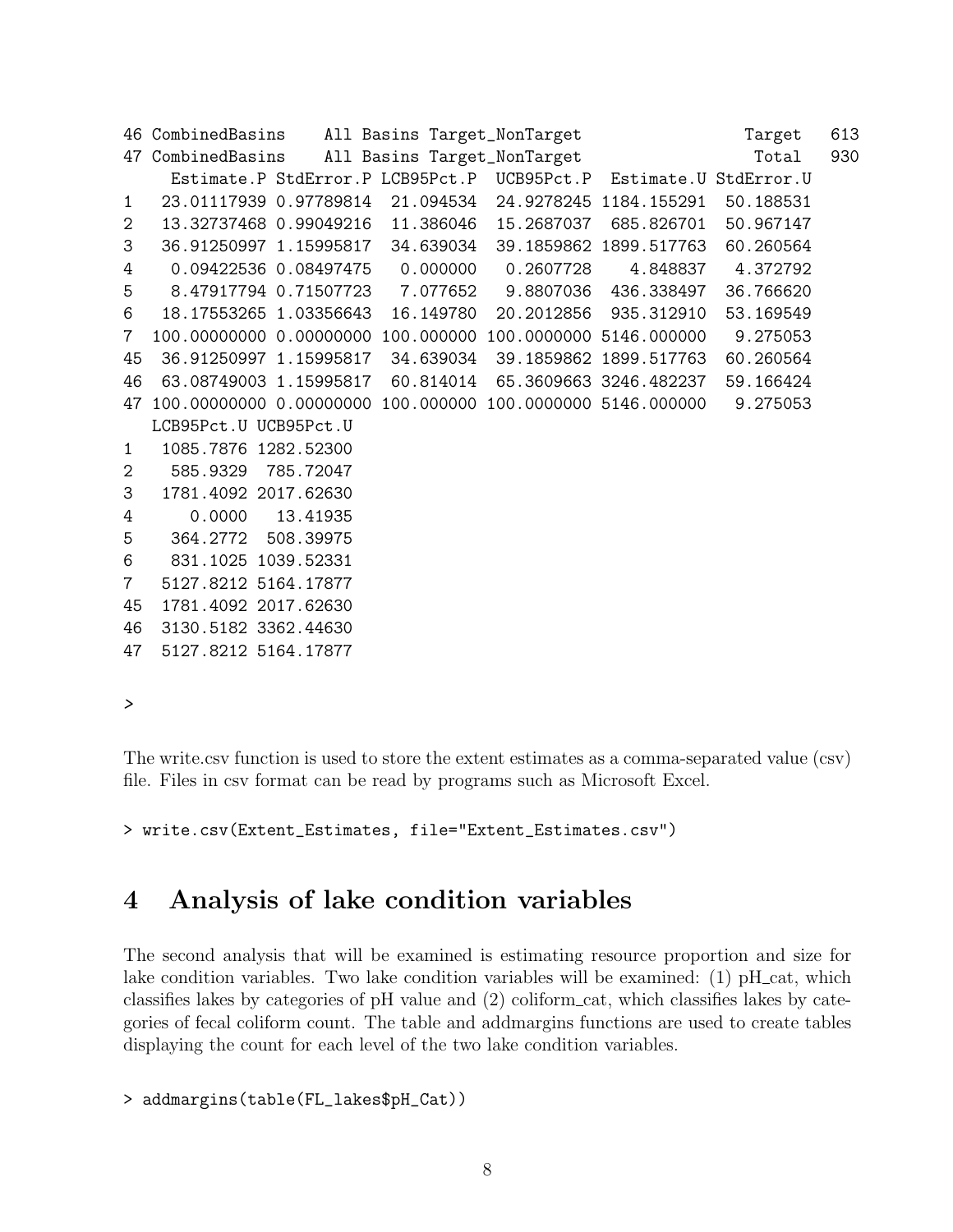A table displaying the number of values for each level of the pH category variable follows:

(0,6] (6,8] (8,14] Sum 78 82 11 171

> addmargins(table(FL\_lakes\$Coliform\_Cat))

A table displaying the number of values for each level of the fecal coliform category variable follows:

| (0, 5] | (5, 50] |      | $(50, 500]$ $(500, 5e+03]$ | Sum |
|--------|---------|------|----------------------------|-----|
| -97    | 40      | - 31 |                            | 170 |

As for extent estimates, the cat.analysis function will be used to calculate condition estimates. The sites data frame for this analysis differs from the one used to calculate extent estimates. The Use logical variables in sites is set equal to the value "Sampled", so that only sampled sites are used in the analysis. The subpop and design data frames created in the prior analysis can be reused for this analysis. The data.cat data frame contains the two lake condition variables: pHCat and ColiformCat. Variables pH\_cat and coliform\_cat in the FL\_lakes data frame are assigned to pHCat and ColiformCat, respectively.

Create the sites data frame.

```
> sites <- data.frame(siteID=FL_lakes$siteID,
+ Use=FL_lakes$Status == "Sampled")
```
Create the data.cat data frame.

```
> data.cat <- data.frame(siteID=FL_lakes$siteID,
+ pHCat=FL_lakes$pH_Cat,
+ ColiformCat=FL_lakes$Coliform_Cat)
```
Use the cat.analysis function to calculate estimates for the lake condition variables.

```
> # Calculate estimates for the categorical variables
> Condition_Estimates <- cat.analysis(sites, subpop, design, data.cat)
>
```
Print the lake condition estimates for all basins combined.

```
> # Print the condition estimates for all basins combined
> print(Condition_Estimates[c(1:4, 28:32),])
```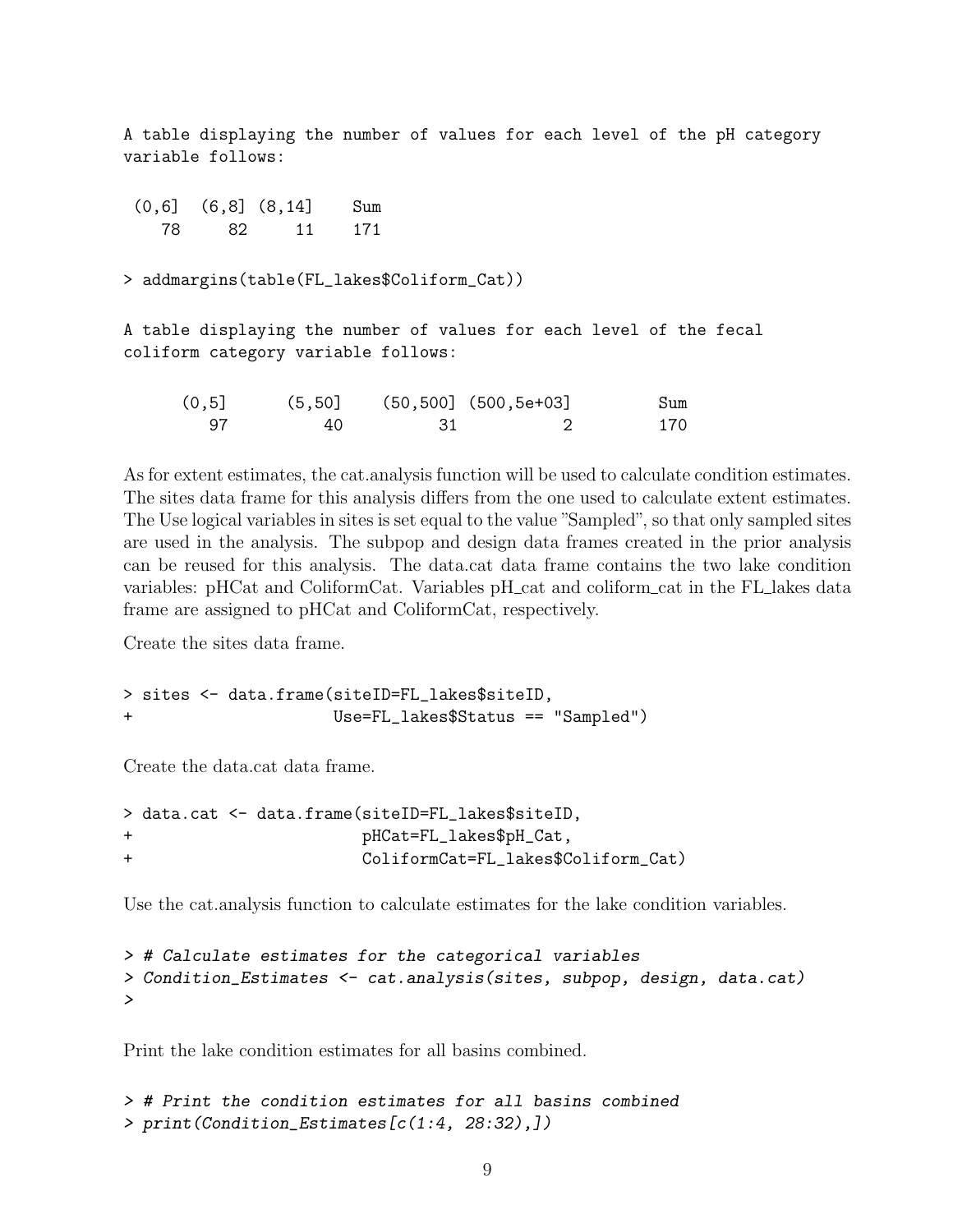|                |                                        |                                                                                                                                                                             | Indicator                                                                                                         |                                                                                                                                                                                                                           |                                                                                                                 |                                                                                                                                                                                          |                                                                                                                                                                                           |
|----------------|----------------------------------------|-----------------------------------------------------------------------------------------------------------------------------------------------------------------------------|-------------------------------------------------------------------------------------------------------------------|---------------------------------------------------------------------------------------------------------------------------------------------------------------------------------------------------------------------------|-----------------------------------------------------------------------------------------------------------------|------------------------------------------------------------------------------------------------------------------------------------------------------------------------------------------|-------------------------------------------------------------------------------------------------------------------------------------------------------------------------------------------|
| CombinedBasins |                                        |                                                                                                                                                                             | pHCat                                                                                                             | (0, 6]                                                                                                                                                                                                                    | 78                                                                                                              | 42.915056                                                                                                                                                                                |                                                                                                                                                                                           |
| CombinedBasins |                                        |                                                                                                                                                                             | pHCat                                                                                                             | (6, 8]                                                                                                                                                                                                                    | 82                                                                                                              | 50.396558                                                                                                                                                                                |                                                                                                                                                                                           |
| CombinedBasins |                                        |                                                                                                                                                                             | pHCat                                                                                                             | (8, 14]                                                                                                                                                                                                                   | 11                                                                                                              | 6.688386                                                                                                                                                                                 |                                                                                                                                                                                           |
|                |                                        |                                                                                                                                                                             | pHCat                                                                                                             | Total                                                                                                                                                                                                                     | 171                                                                                                             |                                                                                                                                                                                          |                                                                                                                                                                                           |
|                |                                        |                                                                                                                                                                             |                                                                                                                   | (0, 5]                                                                                                                                                                                                                    | 97                                                                                                              | 55.986933                                                                                                                                                                                |                                                                                                                                                                                           |
|                |                                        |                                                                                                                                                                             |                                                                                                                   | (5, 50]                                                                                                                                                                                                                   | 40                                                                                                              | 24.108155                                                                                                                                                                                |                                                                                                                                                                                           |
|                |                                        |                                                                                                                                                                             |                                                                                                                   | (50, 500]                                                                                                                                                                                                                 | 31                                                                                                              | 18.521502                                                                                                                                                                                |                                                                                                                                                                                           |
|                |                                        |                                                                                                                                                                             |                                                                                                                   |                                                                                                                                                                                                                           | 2                                                                                                               | 1.383410                                                                                                                                                                                 |                                                                                                                                                                                           |
|                |                                        |                                                                                                                                                                             |                                                                                                                   | Total                                                                                                                                                                                                                     |                                                                                                                 |                                                                                                                                                                                          |                                                                                                                                                                                           |
|                |                                        |                                                                                                                                                                             |                                                                                                                   |                                                                                                                                                                                                                           |                                                                                                                 |                                                                                                                                                                                          | UCB95Pct.U                                                                                                                                                                                |
| 2.8530505      |                                        |                                                                                                                                                                             |                                                                                                                   |                                                                                                                                                                                                                           |                                                                                                                 |                                                                                                                                                                                          | 454.08754                                                                                                                                                                                 |
| 3.0180108      |                                        |                                                                                                                                                                             |                                                                                                                   |                                                                                                                                                                                                                           |                                                                                                                 |                                                                                                                                                                                          | 527.49448                                                                                                                                                                                 |
| 1.5603961      |                                        |                                                                                                                                                                             |                                                                                                                   |                                                                                                                                                                                                                           |                                                                                                                 |                                                                                                                                                                                          | 91.09023                                                                                                                                                                                  |
| 0.0000000      |                                        |                                                                                                                                                                             |                                                                                                                   |                                                                                                                                                                                                                           |                                                                                                                 |                                                                                                                                                                                          | 949.90978                                                                                                                                                                                 |
| 2.8761564      |                                        |                                                                                                                                                                             |                                                                                                                   |                                                                                                                                                                                                                           |                                                                                                                 |                                                                                                                                                                                          | 571.08035                                                                                                                                                                                 |
| 3.0417644      |                                        |                                                                                                                                                                             |                                                                                                                   |                                                                                                                                                                                                                           |                                                                                                                 |                                                                                                                                                                                          | 279.56147                                                                                                                                                                                 |
| 2.4596628      |                                        |                                                                                                                                                                             |                                                                                                                   |                                                                                                                                                                                                                           |                                                                                                                 |                                                                                                                                                                                          | 216.32830                                                                                                                                                                                 |
| 0.8268103      |                                        |                                                                                                                                                                             |                                                                                                                   |                                                                                                                                                                                                                           |                                                                                                                 |                                                                                                                                                                                          | 27.86974                                                                                                                                                                                  |
| 0.0000000      |                                        |                                                                                                                                                                             |                                                                                                                   |                                                                                                                                                                                                                           |                                                                                                                 |                                                                                                                                                                                          | 941.93259                                                                                                                                                                                 |
|                | CombinedBasins<br>CombinedBasins<br>32 | CombinedBasins<br>CombinedBasins<br>CombinedBasins<br>CombinedBasins<br>37.323179<br>44.481366<br>3.630066<br>50.349770<br>18.146407<br>13.700651<br>0.000000<br>100.000000 | Type Subpopulation<br>All Basins<br>All Basins<br>All Basins<br>All Basins<br>StdError.P LCB95Pct.P<br>100.000000 | All Basins ColiformCat<br>All Basins ColiformCat<br>All Basins ColiformCat<br>All Basins ColiformCat<br>48.506932<br>56.311751<br>9.746706<br>100.000000<br>61.624096<br>30.069904<br>23.342352<br>3.003929<br>100.000000 | 401.39005<br>471.36552<br>62.55734<br>935.31291<br>519.19950<br>223.56900<br>171.76069<br>12.82917<br>927.35836 | All Basins ColiformCat (500,5e+03]<br>UCB95Pct.P Estimate.U StdError.U<br>26.886965<br>28.637754<br>14.557867<br>7.447521<br>26.470305<br>28.568114<br>22.738993<br>7.673900<br>7.435967 | Category NResp Estimate.P<br>100.000000<br>170 100.000000<br>LCB95Pct.U<br>348.69257<br>415.23655<br>34.02444<br>920.71604<br>467.31866<br>167.57652<br>127.19309<br>0.00000<br>912.78414 |

Use the write.csv function to write the condition estimates as a csv file.

> write.csv(Condition\_Estimates, file="Condition\_Estimates.csv")

# <span id="page-9-0"></span>5 Analysis of lake condition variables correcting for population size

The frame is a data structure containing spatial location data in addition to other attributes regarding a resource of interest and is used to create a survey design. A frame often takes the form of a shapefile. The frame can be used to obtain size values (e.g., number of lakes) for the populations and subpopulations examined in an analysis. Examination of the Estimates.U column in the Condition Estimates data frame produced by cat.analysis reveals that the estimated Total value for both condition variables and each combination of population value and subpopulation value does not sum to the corresponding frame size value. For example, the Total entry in the Estimate.U column for the pHcat variable, population "CombinedBasins" and subpopulation "All Basins" is 935 (rounded to a whole number). This value is an estimate of the size of the sampled resource. The corresponding frame size value is 5,146. The popsize (population size) argument to cat.analysis provides a mechanism for forcing the size estimates to sum to a desired value, e.g., the frame size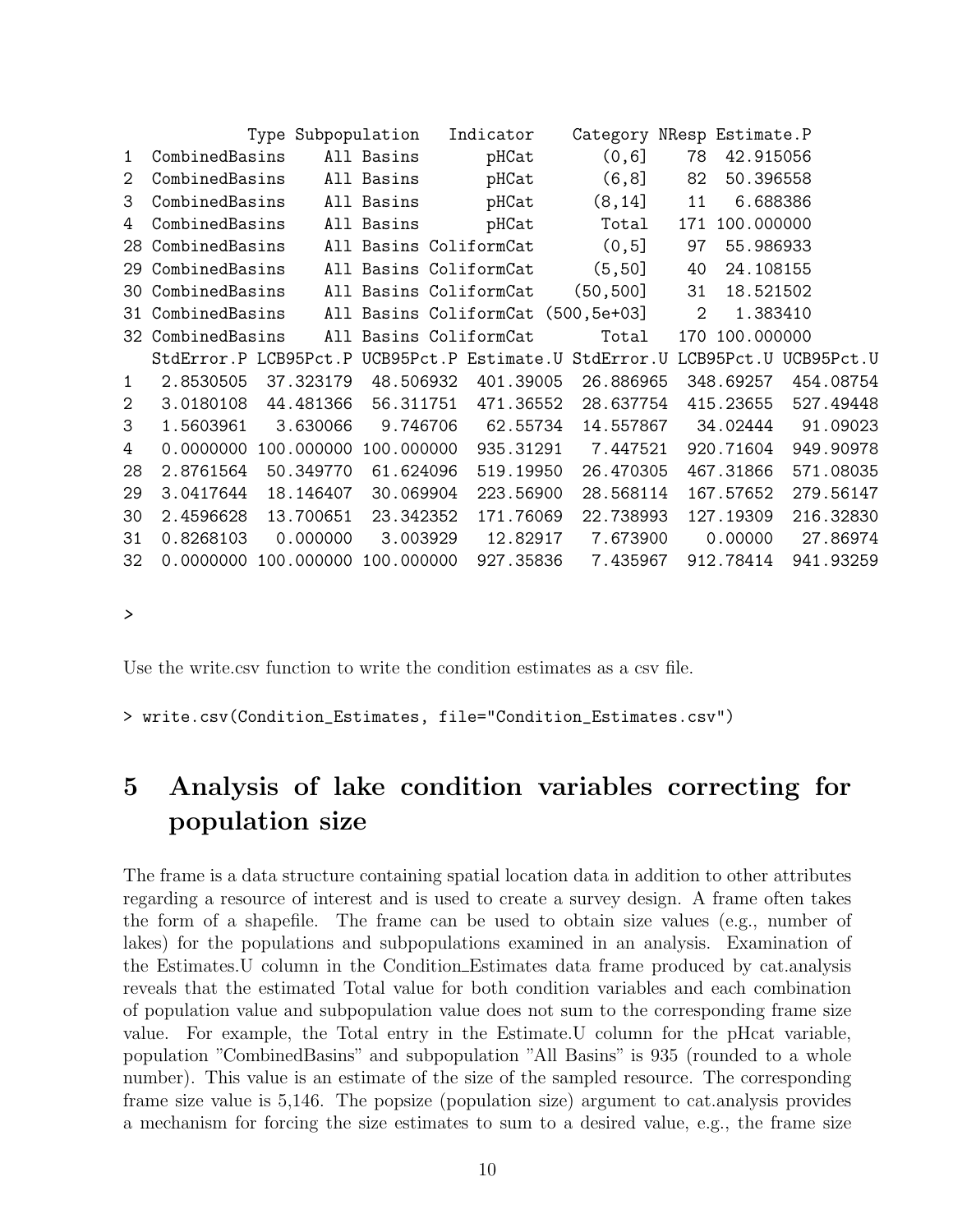value. Note that including popsize as an argument results in assigning the popsize value to the Total category of the size estimates. Use of the popsize argument assumes that sites which were evaluated but not sampled were missing at random. The missing at random asumption may not be a valid assumption, e.g., sites for which access was denied by the landowner may not be the same as sites that were sampled. For the current analysis, we will assume that the assumption is valid. As a first step for use of the popsize argument, the c (combine) function is used to create a named vector of frame size values for each basin. Output from the c function is assigned to an object named framesize. The popsize argument is a list, which is a particular type of R object. The popsize list must include an entry for each population type included in the subpop data frame, i.e., CombinedBasins and Basin for this analysis. The sum function applied to framesize is assigned to the CombinedBasins entry in the popsize list. Recall that the basin population type contains subpopulations, i.e., basins. When a population type contains subpopulations, the entry in the popsize list also is a list. The as.list function is applied to framesize, and the result is assigned to the Basin entry in the popsize list.

Assign frame size values.

```
> framesize <- c("NWFWMD-1"=451, "NWFWMD-2"=394, "SFWMD-9"=834, "SJRWMD-1"=1216,
+ "SRWMD-1"=1400, "SWFWMD-4"=851)
```
Use the cat.analysis function to calculate estimates for the lake condition variables.

```
> Condition_Estimates_popsize <- cat.analysis(sites, subpop, design, data.cat,
+ popsize=list(CombinedBasins=sum(framesize),
+ Basin=as.list(framesize)))
```
Print the lake condition estimates for all basins combined.

```
> # Print the lake condition estimates for all basins combined
> print(Condition_Estimates_popsize[c(1:4, 28:32),])
```

|              |                                                                              | Type Subpopulation | Indicator                          | Category  |               | NResp Estimate.P |           |
|--------------|------------------------------------------------------------------------------|--------------------|------------------------------------|-----------|---------------|------------------|-----------|
| 1            | CombinedBasins                                                               | All Basins         | pHCat                              | (0, 6]    | 78            | 42.915056        |           |
| 2            | CombinedBasins                                                               | All Basins         | pHCat                              | (6, 8]    | 82            | 50.396558        |           |
| 3            | CombinedBasins                                                               | All Basins         | pHCat                              | (8, 14]   | 11            | 6.688386         |           |
| 4            | CombinedBasins                                                               | All Basins         | pHCat                              | Total     |               | 171 100,000000   |           |
|              | 28 CombinedBasins                                                            |                    | All Basins ColiformCat             | (0,5]     | 97            | 55.986933        |           |
|              | 29 CombinedBasins                                                            |                    | All Basins ColiformCat             | (5, 50]   | 40            | 24.108155        |           |
|              | 30 CombinedBasins                                                            |                    | All Basins ColiformCat             | (50, 500] | 31            | 18.521502        |           |
|              | 31 CombinedBasins                                                            |                    | All Basins ColiformCat (500,5e+03] |           | $\mathcal{D}$ | 1.383410         |           |
|              | 32 CombinedBasins                                                            |                    | All Basins ColiformCat             | Total     |               | 170 100.000000   |           |
|              | StdError.P LCB95Pct.P UCB95Pct.P Estimate.U StdError.U LCB95Pct.U UCB95Pct.U |                    |                                    |           |               |                  |           |
| $\mathbf{1}$ | 2.8530505                                                                    | 37.323179          | 48.506932 2208.40876 146.81798     |           |               | 1920.6508        | 2496.1667 |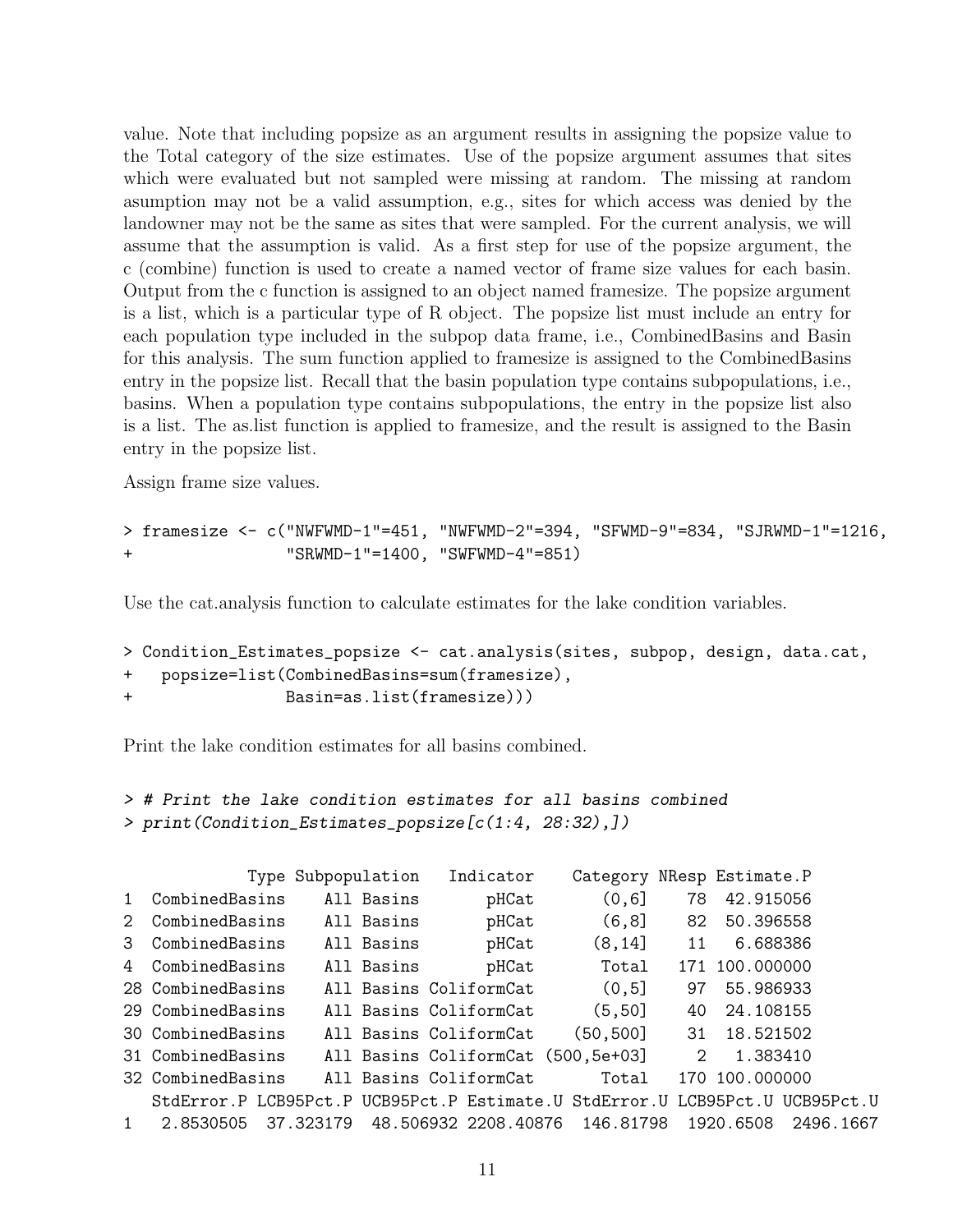2 3.0180108 44.481366 56.311751 2593.40689 155.30684 2289.0111 2897.8027 3 1.5603961 3.630066 9.746706 344.18435 80.29798 186.8032 501.5655 4 NA NA NA 5146.00000 NA NA NA 28 2.8761564 50.349770 61.624096 2881.08756 148.00701 2590.9992 3171.1760 29 3.0417644 18.146407 30.069904 1240.60567 156.52920 933.8141 1547.3973 30 2.4596628 13.700651 23.342352 953.11648 126.57425 705.0355 1201.1974 31 0.8268103 0.000000 3.003929 71.19029 42.54766 0.0000 154.5822 32 NA NA NA 5146.00000 NA NA NA

*>*

Use the write.csv function to write the condition estimates as a csv file.

> write.csv(Condition\_Estimates\_popsize, file="Condition\_Estimates\_popsize.csv")

### <span id="page-11-0"></span>6 Analysis of quantitative variables

The third analysis that will be examined is estimating the CDF and percentiles for quantitative variables. Two quantitative variables will be examined: (1) oxygen - dissolved oxygen value and (2) turbidity - turbidity value. The summary function is used to summarize the data structure of the two quantitative variables.

```
> summary(FL_lakes$Oxygen)
```
Summarize the data structure of the dissolved oxygen variable:

.<br>Min. 1st Qu. Median Mean 3rd Qu. Max. NA's 0.830 4.880 6.870 6.468 8.310 12.480 759

> summary(FL\_lakes\$Turbidity)

Summarize the data structure of the turbidity variable:

|  |  |  | NA's |
|--|--|--|------|
|  |  |  |      |

The cont.analysis function will be used to calculate estimates for quantitative variables. Input to the cont.analysis function is the same as input for the cat.analysis function except that the data frame containing response variables is named cont.data rather than cat.data. The sites, subpop, and design data frames created in the analysis of lake condition variables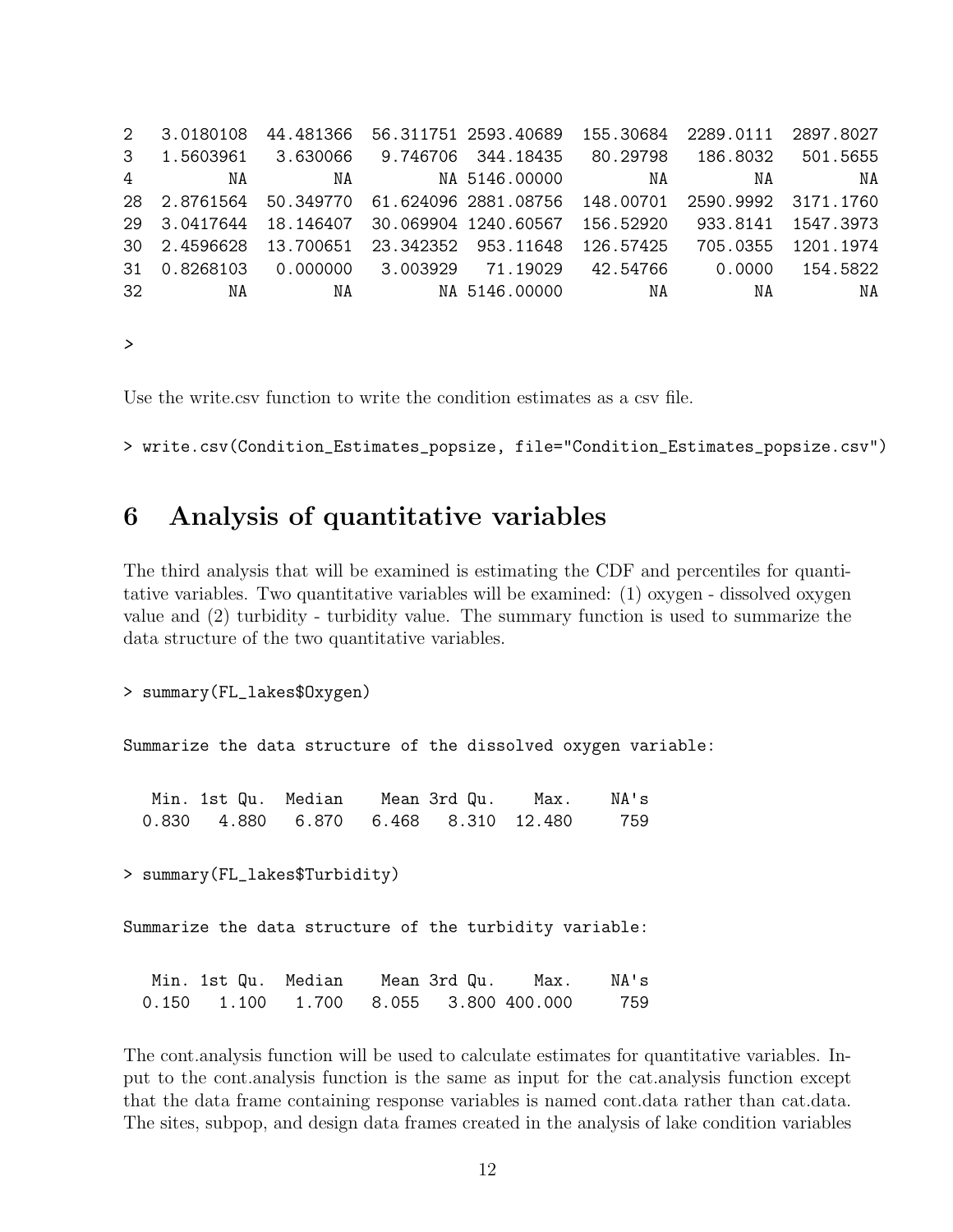can be reused for this analysis. The data.cont data frame contains the two quantitative variables: DissolvedOxygen and Turbidity. Variables oxygen and turbidity in the FL lakes data frame are assigned to DissolvedOxygen and Turbidity, respectively. The popsize argument is included in the call to cont.analysis.

Create the data.cont data frame.

```
> data.cont <- data.frame(siteID=FL_lakes$siteID,
+ DissolvedOxygen=FL_lakes$Oxygen,
+ Turbidity=FL_lakes$Turbidity)
```
Use the cont.analysis function to calculate CDF and percentile estimates for the quantitative variables.

```
> CDF_Estimates <- cont.analysis(sites, subpop, design, data.cont,
+ popsize=list(CombinedBasins=sum(framesize),
+ Basin=as.list(framesize)))
```
The object produced by cont.analysis is a list containing two objects: (1) CDF, a data frame containing the CDF estimates and (2) Pct, a data frame containing percentile estimates plus estimates of population values for mean, variance, and standard deviation. Format for the CDF data frame is analogous to the data frame produced by cat.analysis. For the CDF data frame, however, the fourth column is labeled Value and contains the value at which the CDF was evaluated. Unlike the data frames produced by the other analysis functions we have examined, the Pct data frame contains only nine columns since there is a single set of estimates rather than two sets of estimates. In addition, the fourth column is labeled Statistic and identifies either a percentile or the mean, variance, or standard deviation. Finally, since percentile estimates are obtained by inverting the CDF estimate, the percentile estimates do not have a standard error value associated with them.

Use the write.csv function to write the CDF estimates as a csv file.

### > write.csv(CDF\_Estimates\$CDF, file="CDF\_Estimates.csv")

The cont.cdfplot function in spsurvey can be used to produce a PDF file containing plots of the CDF estimates. The primary arguments to cont.cdfplot are a character string containing a name for the PDF file and the CDF data frame in the CDF Estimates object. In addition, we make use of the logx argument to cont.cdfplot, which controls whether the CDF estimate is displayed using a logarithmic scale for the x-axis. The logx argument accepts two values:  $(1)$  "", do not use a logarithmic scale and  $(2)$  "x" - use a logarithmic scale. For this analysis, dissolved oxygen is displayed using the original response scale and turbidity is displayed using a logarithmic scale.

Produce a PDF file containing plots of the CDF estimates.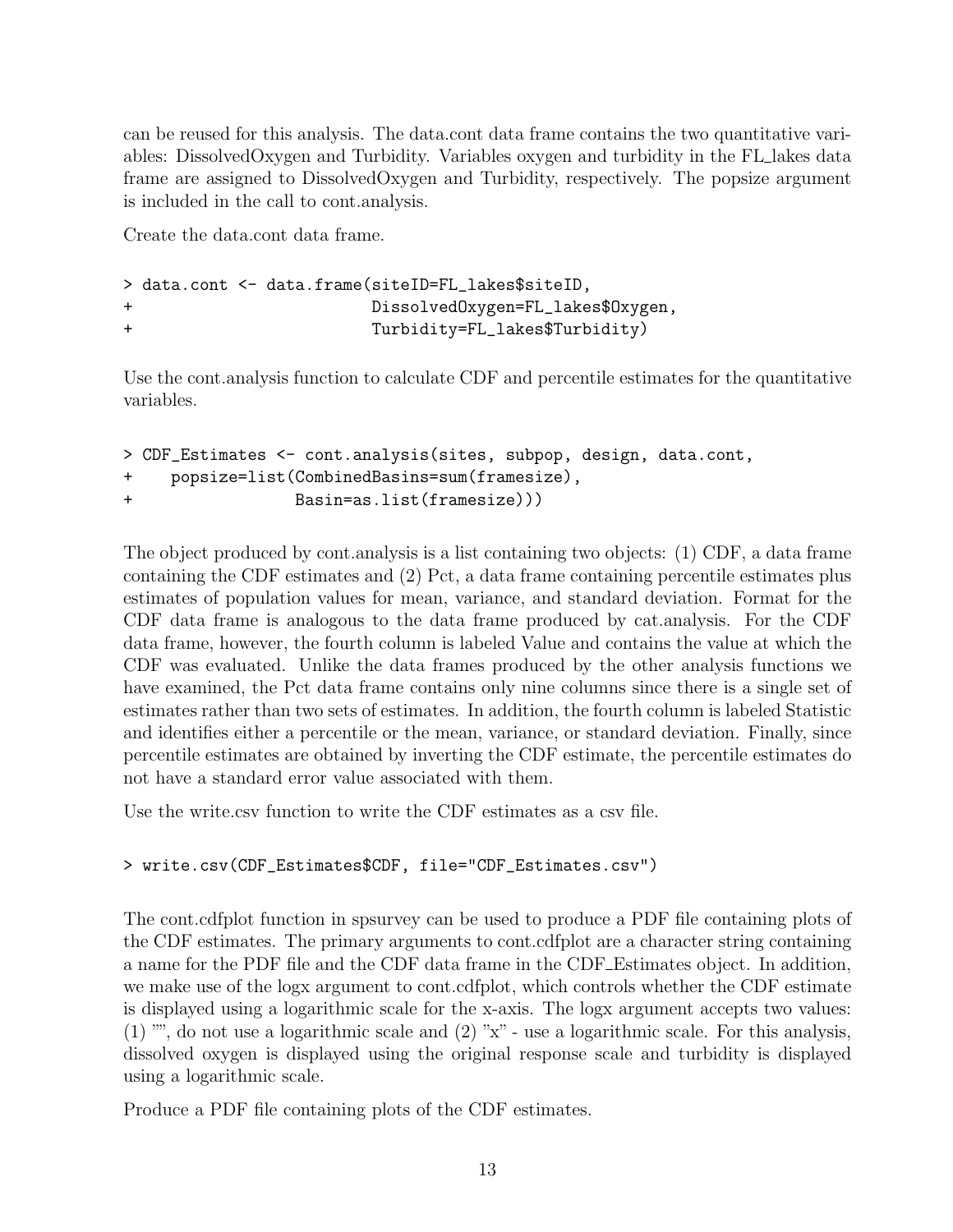```
> cont.cdfplot("CDF_Estimates.pdf", CDF_Estimates$CDF, logx=c("","x"))
>
```
Print the percentile estimates for dissolved oxygen for all basins combined.

```
> # Print the percentile estimates for dissolved oxygen for all basins combined
> print(CDF_Estimates$Pct[1:10,])
```

|                | Type Subpopulation                   |           | Indicator                                 | Statistic NResp Estimate |              |
|----------------|--------------------------------------|-----------|-------------------------------------------|--------------------------|--------------|
| $\mathbf{1}$   | CombinedBasins                       |           | All Basins DissolvedOxygen                | 5Pct                     | 8 1.578342   |
| 2              | CombinedBasins                       |           | All Basins DissolvedOxygen                | 10Pct                    | 17 2.285793  |
| 3              | CombinedBasins                       |           | All Basins DissolvedOxygen                | 25Pct                    | 42 4.624982  |
| 4              | CombinedBasins                       |           | All Basins DissolvedOxygen                | 50Pct                    | 83 6.809475  |
| 5              | CombinedBasins                       |           | All Basins DissolvedOxygen                | 75Pct                    | 129 8.333775 |
| 6              | CombinedBasins                       |           | All Basins DissolvedOxygen                | 90Pct                    | 153 9.428672 |
| $\overline{7}$ | CombinedBasins                       |           | All Basins DissolvedOxygen                | 95Pct                    | 163 9.996570 |
| 8              | CombinedBasins                       |           | All Basins DissolvedOxygen                | Mean                     | 171 6.477253 |
| 9              | CombinedBasins                       |           | All Basins DissolvedOxygen                | Variance                 | 171 6.442747 |
| 10             | CombinedBasins                       |           | All Basins DissolvedOxygen Std. Deviation |                          | 171 2.538257 |
|                | StdError                             | LCB95Pct  | UCB95Pct                                  |                          |              |
| 1              |                                      |           | 0.9546438 2.003976                        |                          |              |
| $\overline{2}$ |                                      |           | 1.7532592 3.384501                        |                          |              |
| 3              |                                      |           | 4.1087503 5.506396                        |                          |              |
| 4              |                                      |           | 6.5621691 7.142007                        |                          |              |
| 5              |                                      | 7.9711324 | 8.553456                                  |                          |              |
| 6              |                                      | 9.0237184 | 9.884125                                  |                          |              |
| 7              |                                      |           | 9.7570792 10.457057                       |                          |              |
| 8              | 0.148905597115604 6.1854029 6.769102 |           |                                           |                          |              |
| 9              | 0.561664353995088 5.3419051 7.543589 |           |                                           |                          |              |
| 10             | 0.110639786234289 2.3214067          |           | 2.755107                                  |                          |              |
|                |                                      |           |                                           |                          |              |

*>*

Use the write.csv function to write the percentile estimates as a csv file.

#### > write.csv(CDF\_Estimates\$Pct, file="Percentile\_Estimates.csv")

The cont.cdftest function in spsurvey can be used to test for statistical difference between the CDFs from subpopulations. For this analysis we will test for statistical difference between the CDFs from the six basins. The cont.cdftest function will test all possible pairs of basins. Arguments to cont.cdftest are the same as arguments to cont.analysis. Since we are interested only in testing among basins, the subpop data frame is subsetted to include only the siteID and Basin variables. Note that the popsize argument was modified from prior examples to include only the entry for Basin.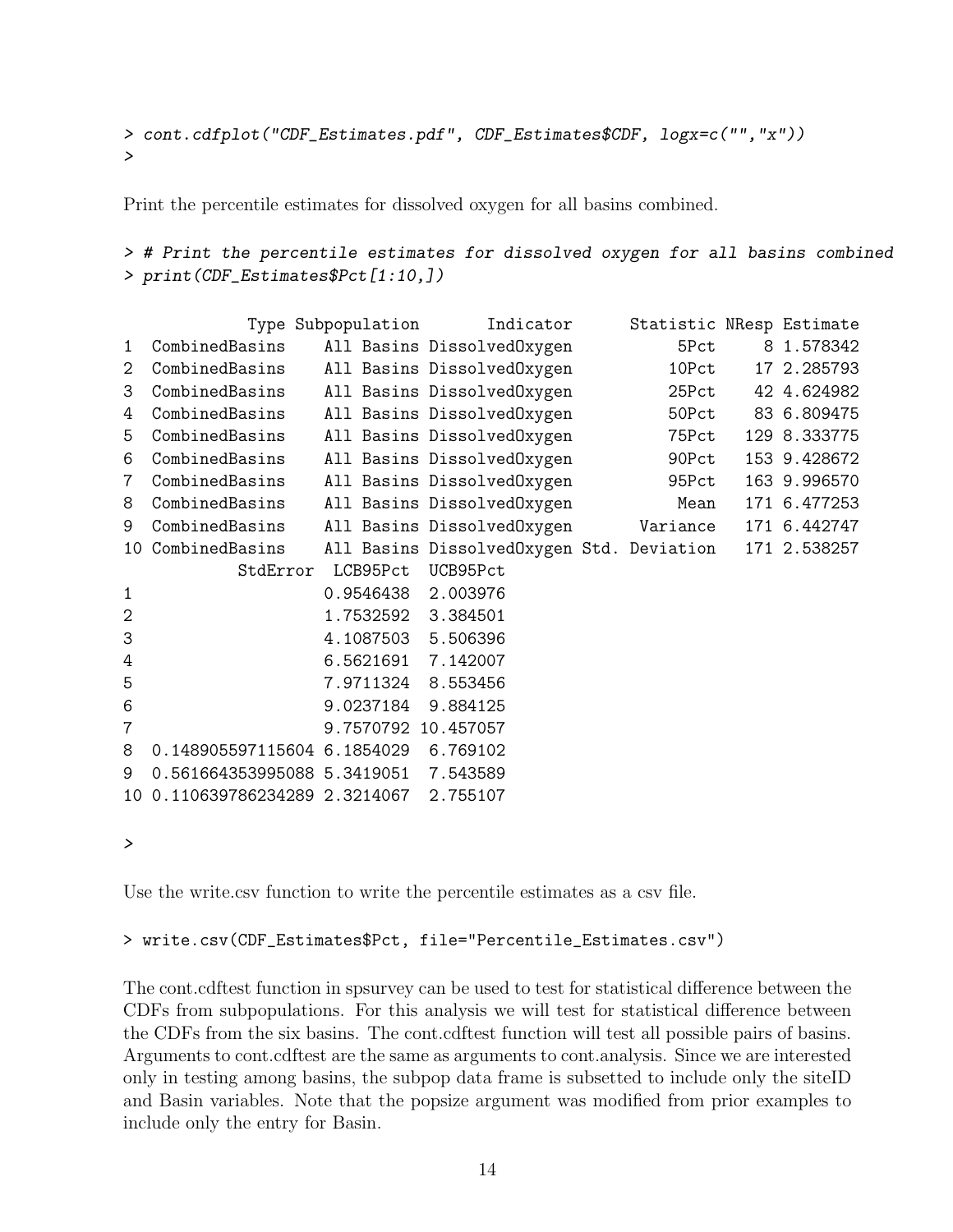```
> CDF_Tests <- cont.cdftest(sites, subpop[,c(1,3)], design, data.cont,
+ popsize=list(Basin=as.list(framesize)))
```
The print function is used to display results for dissolved oxygen of the statistical tests for difference between CDFs for basins. The object produced by cont.cdftest is a data frame containing eight columns. The first column (Type) identifies the population. The second and third columns (Subpopulation 1 and Subpopulation 2) identify the subpopulations. The fourth column (Indicator) identifies the response variable. Column five contains values of the test statistic. Six test statistics are available, and the default statistic is an F-distribution version of the Wald statistic, which is identified in the data frame as "Wald-F". The default statistic is used in this analysis. For further information about the test statistics see the help file for the cdf.test function in spsurvey, which includes a reference for the test for differences in CDFs. Columns six and seven (Degrees of Freedom 1 and Degrees of Freedom 2) provide the numerator and denominator degrees of freedom for the Wald test. The final column  $(p_{\text{1}}\text{Value})$  provides the p-value for the test.

*> # Print results of the statistical tests for difference between CDFs from > # basins for dissolved oxygen*

```
> print(CDF_Tests, digits=3)
```

|                 |          | Type Subpopulation_1 Subpopulation_2 |           | Indicator                | Wald_F  |
|-----------------|----------|--------------------------------------|-----------|--------------------------|---------|
| 1               | Basin    | NWFWMD-1                             |           | NWFWMD-2 DissolvedOxygen | 3.1442  |
| 2               | Basin    | NWFWMD-1                             |           | SFWMD-9 DissolvedOxygen  | 4.4795  |
| 3               | Basin    | NWFWMD-1                             |           | SJRWMD-1 DissolvedOxygen | 20.2917 |
| 4               | Basin    | NWFWMD-1                             |           | SRWMD-1 DissolvedOxygen  | 0.3048  |
| 5               | Basin    | NWFWMD-1                             |           | SWFWMD-4 DissolvedOxygen | 10.6685 |
| 6               | Basin    | NWFWMD-2                             |           | SFWMD-9 DissolvedOxygen  | 2.6095  |
| 7               | Basin    | NWFWMD-2                             |           | SJRWMD-1 DissolvedOxygen | 6.1606  |
| 8               | Basin    | NWFWMD-2                             |           | SRWMD-1 DissolvedOxygen  | 2.8194  |
| 9               | Basin    | NWFWMD-2                             |           | SWFWMD-4 DissolvedOxygen | 3.8223  |
| 10              | Basin    | SFWMD-9                              |           | SJRWMD-1 DissolvedOxygen | 12.7598 |
| 11              | Basin    | SFWMD-9                              |           | SRWMD-1 DissolvedOxygen  | 6.0877  |
| 12 <sub>1</sub> | Basin    | SFWMD-9                              |           | SWFWMD-4 DissolvedOxygen | 14.1179 |
| 13              | Basin    | $SJRWMD-1$                           |           | SRWMD-1 DissolvedOxygen  | 16.9733 |
| 14              | Basin    | SJRWMD-1                             |           | SWFWMD-4 DissolvedOxygen | 5.2374  |
| 15              | Basin    | SRWMD-1                              |           | SWFWMD-4 DissolvedOxygen | 6.4086  |
| 16              | Basin    | NWFWMD-1                             | NWFWMD-2  | Turbidity                | 0.5751  |
| 17              | Basin    | NWFWMD-1                             | SFWMD-9   | Turbidity                | 1.5886  |
| 18              | Basin    | NWFWMD-1                             | SJRWMD-1  | Turbidity                | 1.1966  |
| 19              | Basin    | NWFWMD-1                             | $SRWMD-1$ | Turbidity                | 1.8996  |
| 20              | Basin    | NWFWMD-1                             | SWFWMD-4  | Turbidity                | 11.3469 |
| 21              | Basin    | NWFWMD-2                             | SFWMD-9   | Turbidity                | 0.2456  |
|                 | 22 Basin | NWFWMD-2                             | SJRWMD-1  | Turbidity                | 0.2944  |
|                 | 23 Basin | NWFWMD-2                             | SRWMD-1   | Turbidity                | 0.4627  |